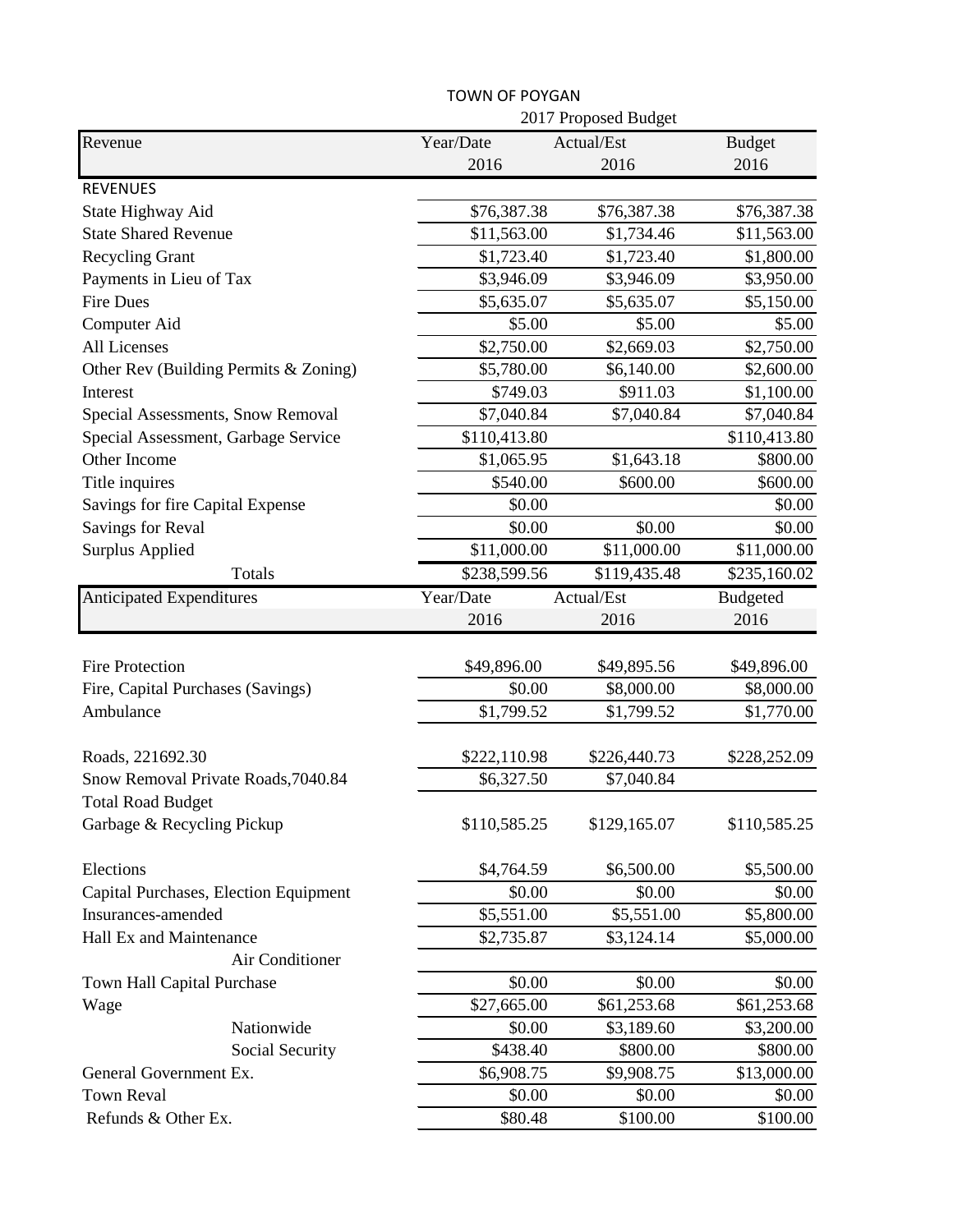| Title inquires/treasures share    |                              | \$270.00     | \$300.00                              | \$300.00     |
|-----------------------------------|------------------------------|--------------|---------------------------------------|--------------|
| Buildin Admin/Zoning commissioner |                              | \$1,080.00   | \$1,480.00                            | \$1,000.00   |
| Legal /Attorney                   |                              | \$2,538.00   | \$3,538.00                            | \$4,000.00   |
| Contingency                       |                              | \$5,219.48   | \$5,219.48                            | \$3,000.00   |
| Zoning                            |                              | \$171.54     | \$666.54                              | \$800.00     |
| <b>Town Reval Savings</b>         |                              | \$0.00       | \$0.00                                | \$0.00       |
| Debt Serviced                     |                              | \$0.00       |                                       | \$0.00       |
|                                   |                              | \$448,142.36 | \$523,972.91                          | \$502,257.02 |
| <b>Estimated Revenue</b>          |                              | \$238,599.56 |                                       | \$235,160.02 |
| <b>Tax Needed</b>                 | \$269,302.03                 | \$209,542.80 |                                       | \$267,097.00 |
| <b>Assessed Value</b>             | \$140,517,907.00 2014, Taxes |              | Mill Rate                             | 0.001920969  |
| Levy not to exceed \$269,303.00   |                              | 2015 Taxes   | Mill Rate                             | 0.001920840  |
|                                   |                              | 2016 Taxes   | Mill Rate                             | 0.001916496  |
|                                   |                              |              | 2016 Tax Levy to be collected in 2017 |              |
|                                   |                              |              | <b>Down</b>                           | 0.000004344  |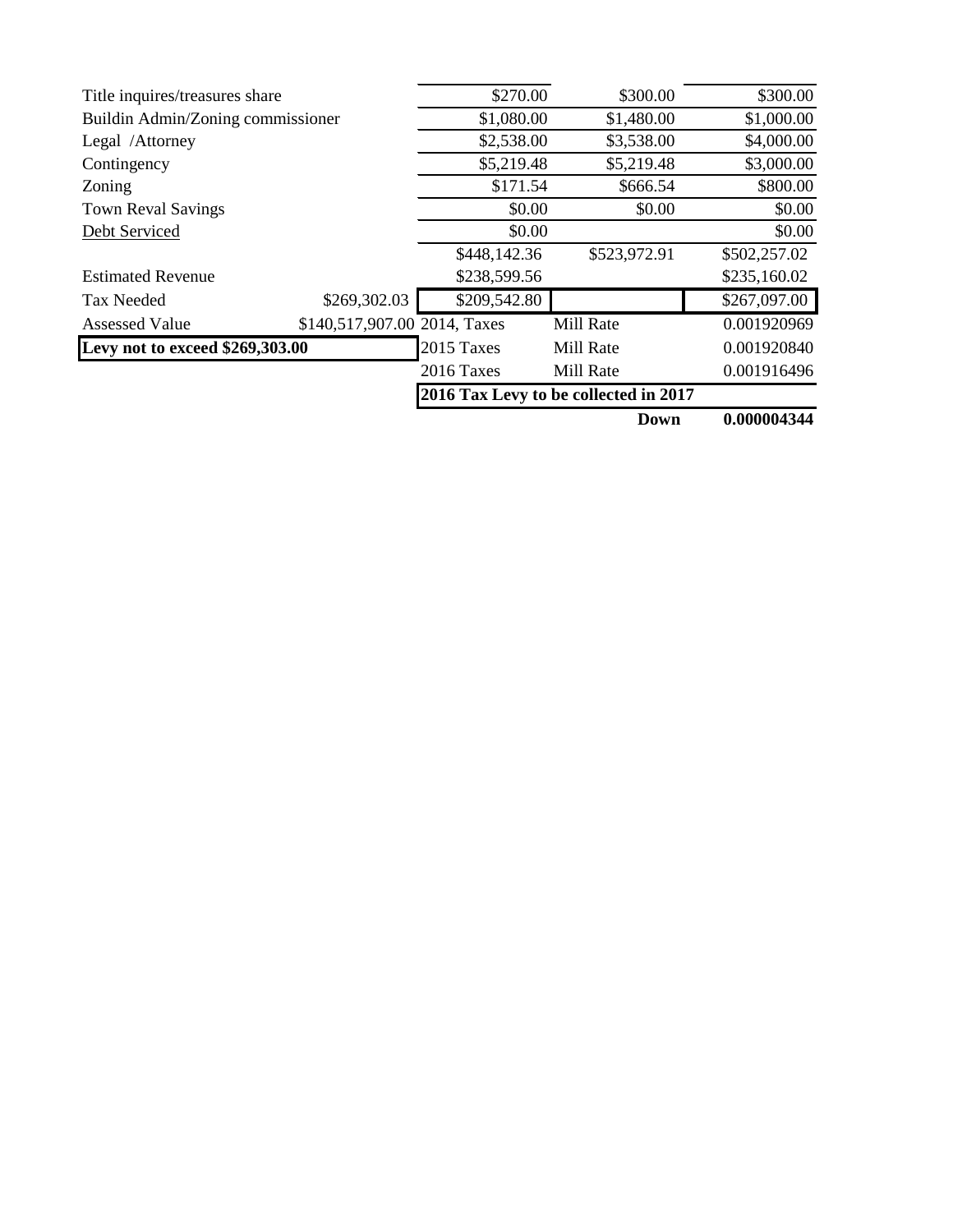| Anticipated                | Dollar                               |  |
|----------------------------|--------------------------------------|--|
| 2017                       | Change                               |  |
|                            |                                      |  |
| \$76,387.38                | 0.00                                 |  |
| \$11,563.00                | 0.00                                 |  |
| $\overline{$}1,700.00$     | $-100.00$                            |  |
| \$4,000.00                 | 50.00                                |  |
| \$5,700.00                 | 550.00                               |  |
| \$6.96                     | 1.96                                 |  |
| \$2,675.00                 | $-75.00$                             |  |
| \$3,000.00                 | 400.00                               |  |
| \$900.00                   | $-200.00$                            |  |
| \$8,740.00                 | 1,699.16                             |  |
| \$114,464.13               | 4,050.33                             |  |
| \$800.00                   | 0.00                                 |  |
| \$600.00                   | 0.00                                 |  |
| \$0.00                     | 0.00                                 |  |
| \$48,500.00                | 48,500.00                            |  |
| \$17,000.00                | 6,000.00                             |  |
| \$296,036.47               | 60,876.45                            |  |
| Anticipated                | Dollar                               |  |
| 2017                       | Change                               |  |
|                            |                                      |  |
|                            |                                      |  |
| \$47,360.00                | $-2,536.00$                          |  |
| \$4,000.00                 | $-4,000.00$                          |  |
| \$1,845.69                 | 75.69                                |  |
|                            |                                      |  |
| \$243,000.00               | 14,747.91                            |  |
| \$8,740.00                 |                                      |  |
|                            |                                      |  |
| \$114,464.13               |                                      |  |
|                            |                                      |  |
| \$3,205.00                 | $-2,295.00$                          |  |
| \$0.00                     |                                      |  |
| \$5,800.00                 | 0.00<br>0.00                         |  |
|                            |                                      |  |
| \$4,000.00                 | $-1,000.00$                          |  |
| \$11,660.00                | 0.00                                 |  |
|                            | 11,660.00                            |  |
| \$46,303.68                | $-14,950.00$                         |  |
| \$3,185.00                 | $-15.00$                             |  |
| \$800.00                   | 0.00                                 |  |
| \$11,000.00<br>\$48,500.00 | 3,878.88<br>$-2,000.00$<br>48,500.00 |  |